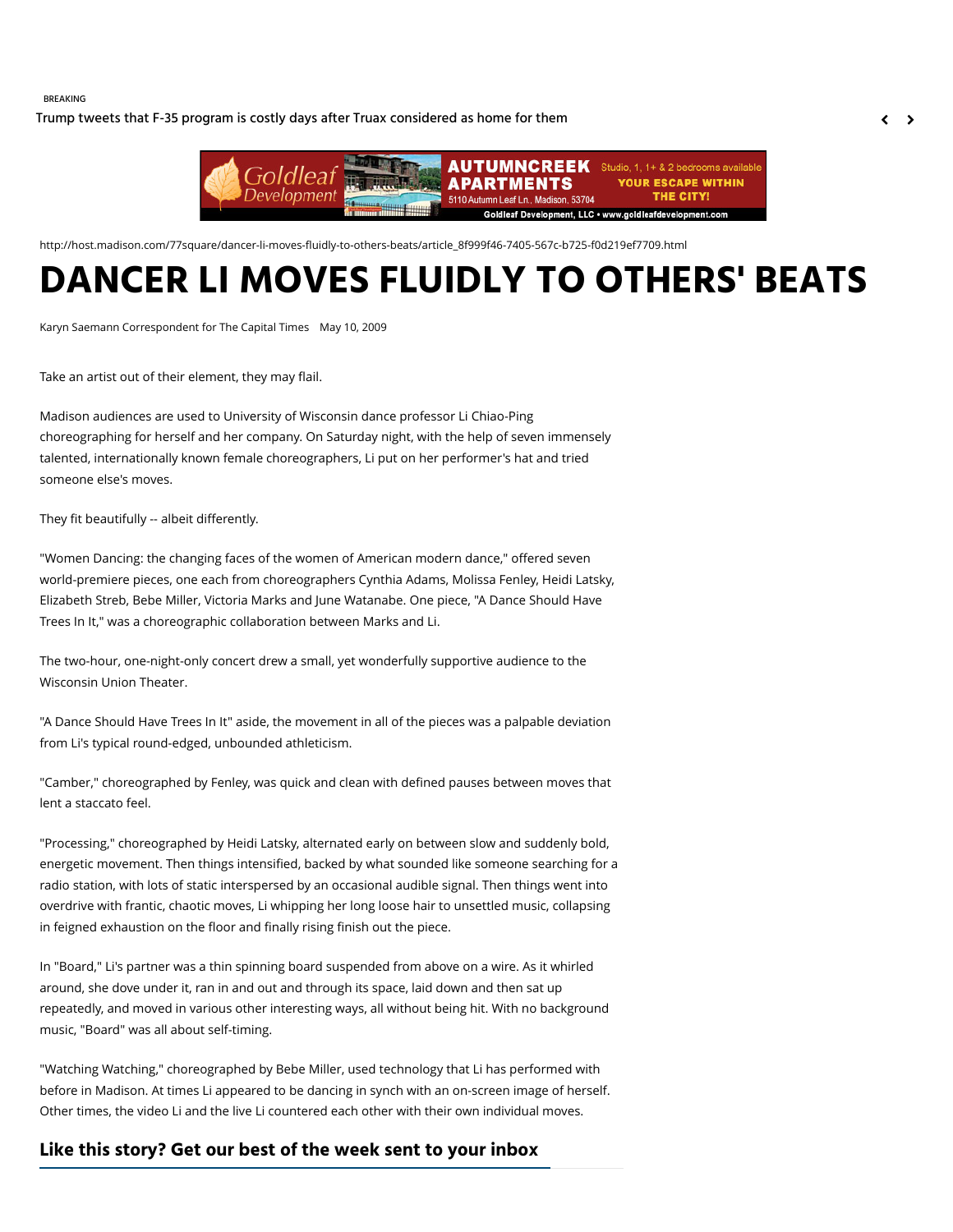It was not clear whether the video portion was taped ahead of time and the appearance of synchronization was simply part of the melding with the live choreography; or if computer technology was making it possible to instantly beam an image of the performer onto a screen, with the ability to sometimes insert different video. It was mesmerizing regardless of how it was done.

"A Dance Should Have Trees In It" was backed by audio of a soldier describing the 2003 invasion of Iraq. After beginning the piece in a sort of pretzeled headstand, Li made simple body and arm motions to signify many different things -- keeping things under control, being patriotic, praying for a soldier and a child, a young son's superhero pose. Then, as the invasion began, came fear, translated into fast, frenzied moves.

Finally, "Mendelssohn Piece" was gentile and understated, with Li in a swinging shorter-skirted dress, sometimes remaining for stretches in one corner of the stage, other times lightly running, leaping. Like most of the other pieces presented Saturday night, "Mendelssohn Piece" was backed by stretches of no music, alternating with classic and original scores.

Li proved once again she is one of Madison's performing arts treasures. She rose to the call of a different beat, showing she can diversify and follow someone else's choreographic lead.



# **Why Doctors In The Know No Longer Prescribe Metformin**

Find Out More 24,546 noted by[LockerDome](http://lockerdome.com/)

# **Currents**

 $\sim$ 



[QUIZ: 15 questions about the U.S.](http://host.madison.com/quiz/quiz-questions-about-the-u-s-presidency-you-probably-can/html_eca24586-5288-11e6-9b1c-2f5834772893.html) presidency you probably can't answer





[Don't hang your own drywall](https://adclick.g.doubleclick.net/pcs/click%253Fxai%253DAKAOjsu6wqDZQOs3LcUTU_2Bm32qEWH1ypcZSynWV2RZL78k1Q8texaswBoJ0MZeO2XaIvpQDTo-A93ND7uUJ34HV0ofMxvYt9jPXMmOY1WH2GHAfIGxlehY8nQgSB-iVrOKJvxIymoFL0g3N9zVa4f1K9zIoRjFjpJNE5F0_XayvPaGscYdfpxbQgEnoJV-u4qZuVH0q6382WteiWEHur-OOVbo3izZacEMuptMJT-Kc39WfAn8-nNXQ6FA49Zx12Ig%2526sig%253DCg0ArKJSzOwW4qxo1_xNEAE%2526urlfix%253D1%2526adurl%253Dhttps://leeaws.com/featured_pros/?id=daily-headlines-remodeling-contractors&project_id=73&project=remodeling-contractors&task=52&context=asset) [Looking for nice weather? Here](http://host.madison.com/homes/looking-for-nice-weather-here-are-the-best-places-to/collection_7a1088f2-8820-5463-988e-0891797dd40d.html) are the 50 best places to live



What health breakthrough was [discovered in the year you were](http://host.madison.com/lifestyles/health-med-fit/what-health-breakthrough-was-discovered-in-the-year-you-were/collection_b87bfd67-d492-566b-9399-208a28569db8.html) born?